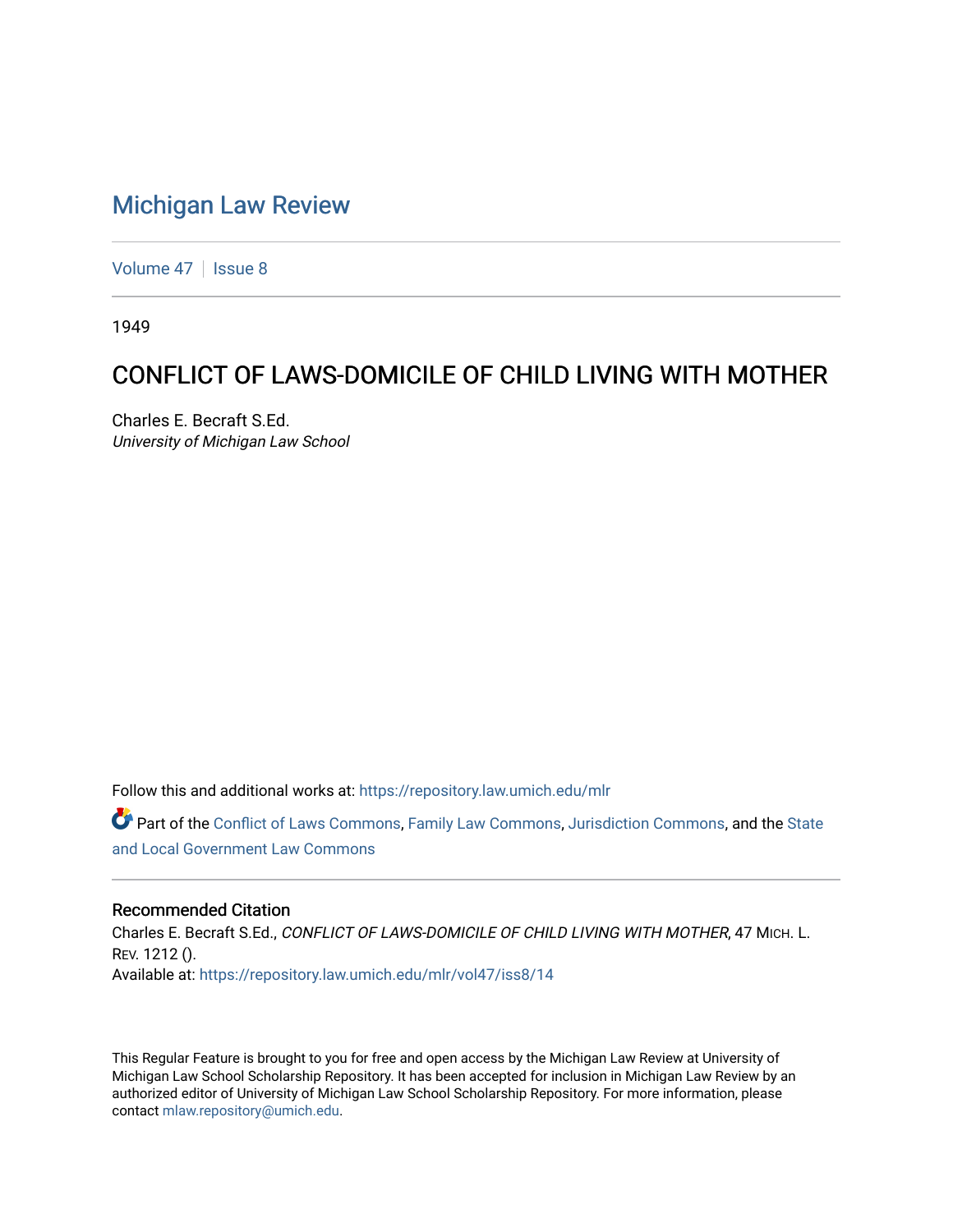CoNFLICT OF LAws-DoMICILE OF CHILD LIVING WITH MoTHER-Plaintiff and defendant, husband and wife, were domiciled in New York. Because of temporary unemployment, plaintiff took his wife and minor child to Connecticut. He later returned to New York and resided in the apartment the family had formerly occupied. The wife and child did not return to New York, and the court found that she had at all times intended to remain in Connecticut and establish a domicile there. Plaintiff at all times intended to make New York his permanent residence. When defendant would not return to New York, plaintiff brought action for separation in a New York court, defendant being served in Connecticut with a copy of the complaint. Defendant did not appear in the action, and the New York court rendered a decree of separation, awarding custody of the child to each parent for a portion of each year. Plaintiff then sought habeas corpus in Connecticut to obtain custody of the child on the basis of the New York decree. Although the trial court did not find that the husband had committed any fault which would justify the wife in leaving him, it refused to grant the husband custody. *Held*, affirmed. A wife can acquire a separate domicile regardless of fault, and since both Connecticut and New York, by statute,<sup>1</sup> provide for joint guardianship by husband and wife, the domicile of a child living with its mother is the domicile of the mother. Thus the court in New York had no jurisdiction to award custody.<sup>2</sup> Boardman v. Board*man,* (Conn. 1948) 62 A. (2d) 521.

The common law rule is that the domicile of a minor child is that of its father,<sup>3</sup> and even if the child is living apart from the father, its domicile follows

3 STOMBERG, CONFLICT OF LAWS 43 (1937); 53 A.L.R. 1160 (1928).

<sup>1</sup> Conn. Gen. Stat. (1949) §6850; N. Y. Dom. Rel. Law (McKinney, 1941) §81.

<sup>2</sup> A vigorous dissent attacked the position of the majority on the ground that defendant had ample opportunity to defend in the New York action and should not now be heard to complain of the custody decree. See Sherrer v. Sherrer, 334 U.S. 343, 68 S. Ct. 1087 (1948). The dissenting judges also maintained it is incorrect to allow a wife to abandon her husband and thus acquire a domicile for herself and the child in another state, so as to take from the court of the state of previous domicile jurisdiction in custody matters.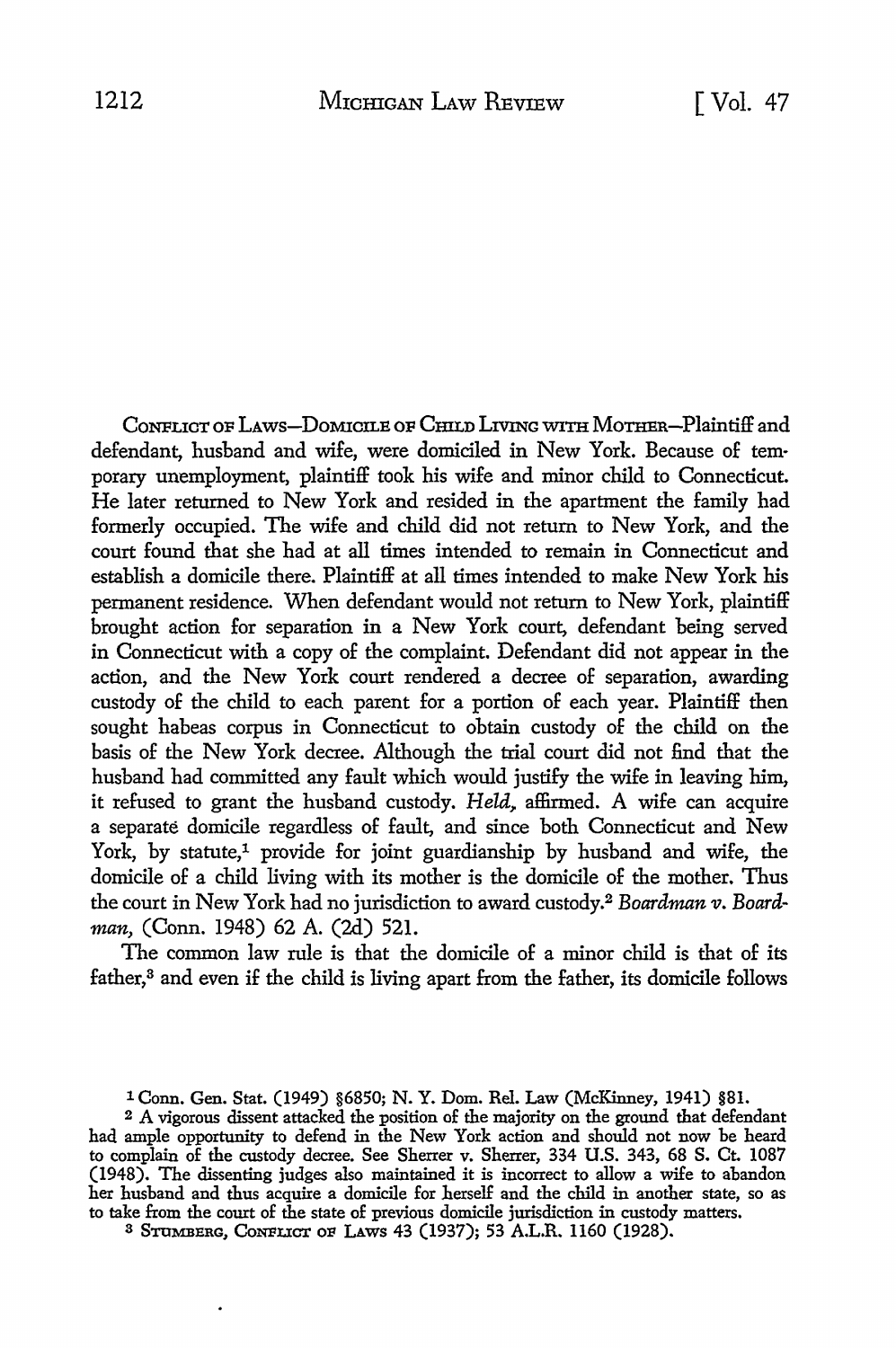him.<sup>4</sup> There are exceptions to this rule; if the father forces the wife to leave him<sup>5</sup> or is guilty of parental neglect,<sup>6</sup> he is deemed to have abandoned his right to custody, and the domicile of the child becomes that of the mother. The earlier cases made the acquisition of a separate domicile by the wife depend upon some justification, such as fault of the husband.<sup>7</sup> The fault doctrine has been abandoned,<sup>8</sup> however, and it now seems possible for a wife to acquire a domicile separate from that of her husband whenever she wishes to do so. Applying a strict common law approach to the problem raised in the principal case, the New York courts undoubtedly had jurisdiction, as the domicile of the child would be that of the father.<sup>9</sup> In several states, however, statutes like that relied on in the principal case are found, changing the common law rule and giving equal custody rights to husband and wife.10 If each spouse is entitled to custody, there would seem to be jurisdiction regarding custody matters in any state where one of the spouses is domiciled. Indeed, the question is raised by the dissenting judges as to the view New York courts would take if the jurisdictional question ever again came before them. In light of judicial statements in other cases, a New York court might well decide that it had jurisdiction at all times.11 Cases in which the facts were similar to those of the principal case, as well as some text authority, suggest that the child's domicile is the domicile of the parent with whom he lives, concurring with the decision in the instant case.<sup>12</sup> Some of these cases mention fault,<sup>13</sup> while others base jurisdiction on residence of the child and fail to mention domicile.14 The question of fault should still be

<sup>4</sup>Yarborough v. Yarborough, 290 U.S. 202, 54 S.Ct. 181 (1933); Hunt v. Hunt, 94 Ga. 257, 21 S.E. 515 (1894); Rasco v. Rasco, 139 Fla. 349, 190 S. 510 (1939); Beale, "Domicil of an Infant," 8 CoRN. L.Q. 103 (1923).

<sup>5</sup>In re Means, 176 N.C. 307, 97 S.E. 39 (1918).

6 Elliot v. Elliot, 181 Ga. 545, 182 S.E. 845 (1935). Note that a Georgia statute codifies the common law rights of the father. Ga. Code Ann. (1937) §79-404.

7 Atherton v. Atherton, 181 U.S. 155, 21 S.Ct. 544 (1901); Haddock v. Haddock, 201 U.S. 562, 26 S. Ct. 525 (1906).

SWilliams v. North Carolina, 317 U.S. 287, 63 S.Ct. 207 (1942).

9 Glass v. Glass, 260 Mass. 562, 157 N.E. 621 (1927).

10 For example, see Mo. Rev. Stat. Ann. (1942) §1528; Md. Code Ann. (1939) art. 72A, §1; Ind. Stat. Ann. (1934) §8-110; Pa. Stat. Ann. (Purdon, 1930) tit. 48, §91.

11 White v. White, 77 N.H. 26 at 30, 86 A. 353 (1913): "It follows from what has been said, that as the mother, at the time the child was taken from this state at the instance of the father, was domiciled here and was a joint guardian possessing equal rights with the father to the child's custody, the child's domicile in this state was not lost by her removal to the domicile of the father in Ohio; and the court had jurisdiction .•. to determine the question of custody, and its jurisdiction over the latter question could be invoked in a divorce.  $\ldots$  ."

12 STIJMBERG, CoNFLICT oF LAws 43 (1937); CoNFLICT oF LAws REsTATEMENT §32 (1934); Ex parte Halvey, 185 Misc. 52, 55 N.Y.S. (2d) 761 (1945); and see Callahan v. Callahan, 296 Ky. 444, 177 S.W. (2d) 565 (1944), where the court held that if a wife has the child living with her, they have the same domicile.

13 Turman v. Turman, (Tex. 1936) 99 S.W. (2d) 947, cert. den., 301 U.S. 698, 57 S.Ct. 933 (1937); Bryant v. Dukehart, 106 Ore. 359, 210 P. 454 (1922).

14 Rasco v. Rasco, 139 Fla. 349, 190 S. 510 (1939). There is also authority that domicile is completely irrelevant if the child is before the court. Kenner v. Kenner, 139 Tenn. 211, 201 s.w. 779 (1918).